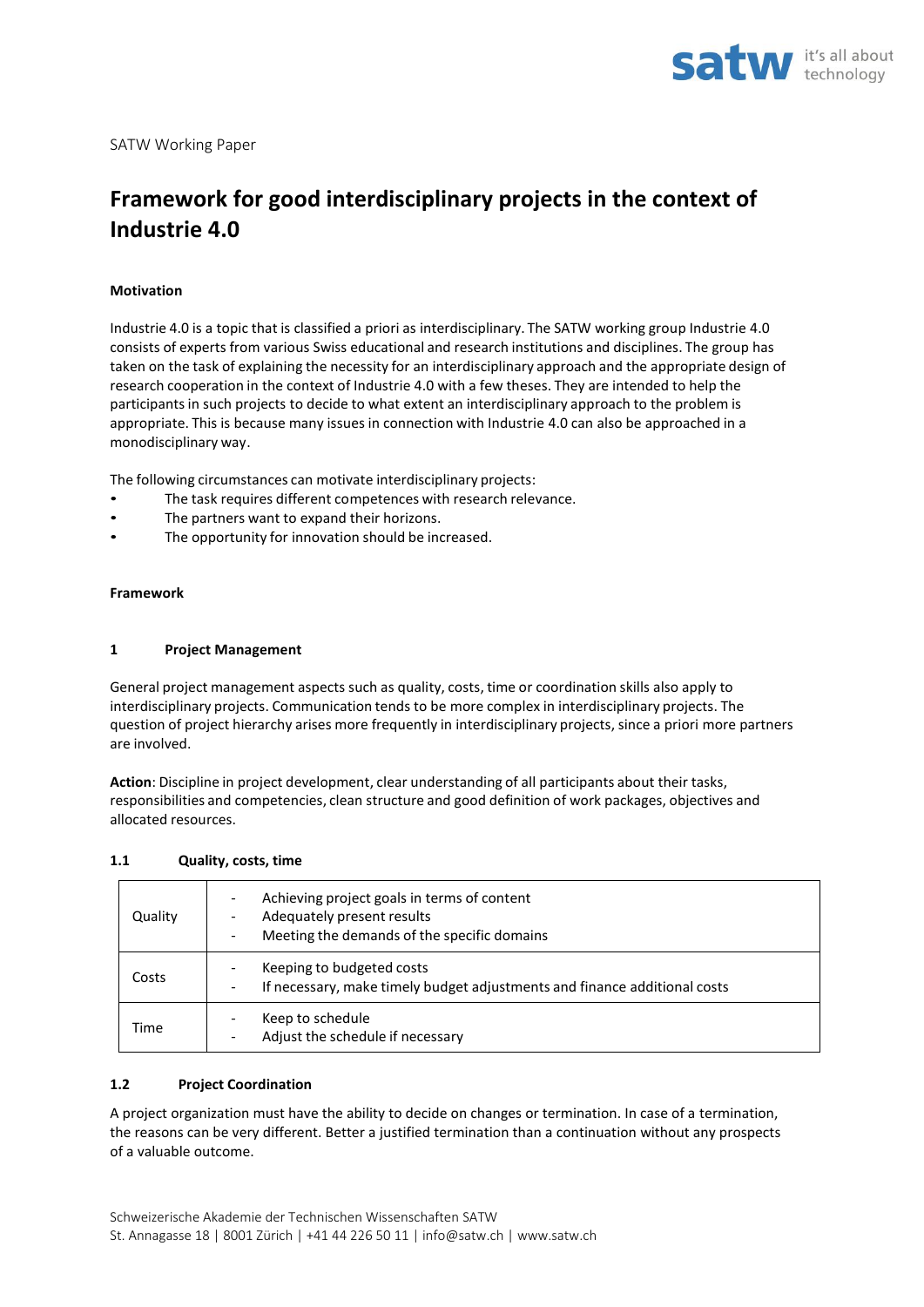## **1.3 Internal communication**

Structured, regulated and efficient communication within the project. Definition of communication channels and platforms as well as responsibilities at the beginning of the project.

#### **1.4 Project hierarchy**

Normally, the project partners have equal rights; if a project involves too many partners, a hierarchy is imposed, e.g. the selective involvement of partners as experts, test users, suppliers, etc.

**Problem:** Integration into the IP regulation, which is the easiest to achieve with equal rights. Up to three equal partners are manageable in practice, but a gradation of participation should be considered, e.g. with two main partners, each involving a further partner.

## **2 Project success criteria**

General project success criteria also apply to interdisciplinary projects. The assessment of the chances of success, the definition of objectives and partners is more difficult due to the lack of knowledge of the other disciplines. Interdisciplinary aspects make project applications and projects more demanding, more complex and riskier.

**Measure**: preliminary project.

#### **2.1 Fertility of the approach**

Assessment at the application stage to the best of their knowledge and belief, in particular with regard to the basic questions whether the project requires different competencies with research relevance. Involvement of an outside coach for critical feedback at the application stage.

### **2.2 Ambitious,realistic goals**

Sensible balancing between the difficulty and scope of the tasks on the one hand and the competencies and quantity of the participants on the other. Interdisciplinary cooperation promises a higher innovation potential, but due to its complexity also encourages the participants to work more cautiously and to have moderate expectations.

#### **2.3 Partner selection**

The competences of the partners should touch each other and the topic, they should complement each other but not overlap substantially. Preferably the number of partners is kept small. The assessment of which competencies are necessary requires the involvement of partners at the application stage ("partner selection dilemma": who has once been invited should not be excluded). Partners have to fit together: SME or large company, geographical proximity, sectoral reference. In this context, "fit" means a balanced measure of similarity and complementarity. The same applies to research partners.

#### **3 Project Dynamics**

Interdisciplinary projects have more potential for surprises, more difficulties, and contain rather demotivating economic aspects. Interpersonal factors for coping with the uncertainties are becoming increasingly important. It makes sense to make room for growing together as a project team through mutual visits and an appropriate time frame. A common basic understanding and language must be consciously developed and are part of the project work.